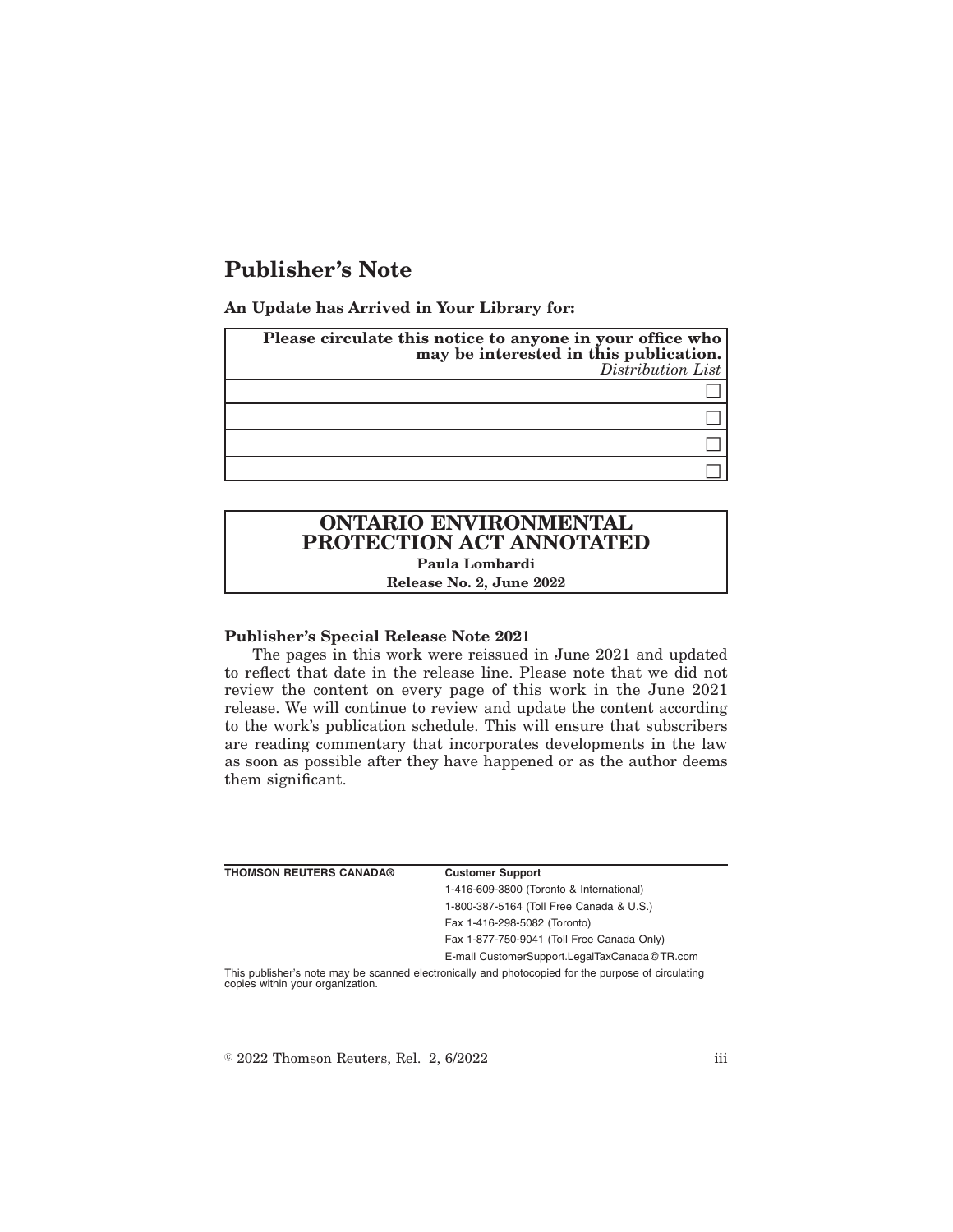This text clearly explains the intentions and effects of almost every section of the *Environmental Protection Act* (EPA), its regulations, and the *Environmental Bill of Rights, 1993*. Annotations of more than 3,000 reported and unreported cases with expert commentary and analysis are included. This text includes: all regulations made under the *Environmental Protection Act* (EPA) and the *Environmental Bill of Rights, 1993*; the purpose and effect of the EPA and the *Environmental Bill of Rights, 1993* and their place in the overall legislative scheme; the penalty for any infraction; a convenient catalogue of reported and unreported cases from both the courts and administrative tribunals; and a Table of Cases to facilitate research.

#### **What's New in this Update:**

This release features updates to the caselaw in Chapter 1 (Ontario Environmental Protection Act – Introduction; General Provisions), Chapter 3 (Part II – General Provisions), Chapter 4 (Part II.1 – Environmental Compliance Approvals), Chapter 5 (Part II.2 – Registrations), Chapter 8 (Part V – Waste Management), Chapter 16 (Part X – Spills), Chapter 19 (Part XIII – Appeal to Tribunal), Chapter 22 (Part XV.1 – Records of Site), and Chapter 25 (Part XVII – Miscellaneous). Also included are case law updates to the Ontario Land Tribunal Rules of Practice and Procedure, and a new entry to the Words and Phrases appendix.

#### **Highlights**

**Part XIII — Appeal to Tribunal — Section 145.6 — Appeals from Tribunal — Subsection 145.6(1) —** Appeals from Tribunal — Case Law — Judicial review — Judicial review of the Environmental Appeal Board's decision pursuant to the *Water Sustainability Act* to preclude the comptroller from adjusting water rental fees paid in prior years. In dismissing the appeal, the court found that the Board's decision was reasonable as a comptroller's power to adjust rents billed and paid in prior years is inconsistent with the statutory scheme even if necessitated by a failure on the part of the licence holder to report changes in ownership: *British Columbia (Comptroller of Water Rights, Water Sustainability Act) v. Harrison Hydro Project Inc.*, 2022 BCCA 4 (B.C. C.A.).

**Part XV.1 — Records of Site Condition — Section 168.2 — Interpretation, effect on cause of action — Case Law —** Appeal concerning the certification of a class proceeding. The defendant owned and operated an oil pipeline and became aware of a rupture that caused a spill of light sour crude oil into a river. The plaintiffs did not suffer any direct physical property damage from the oil spill,